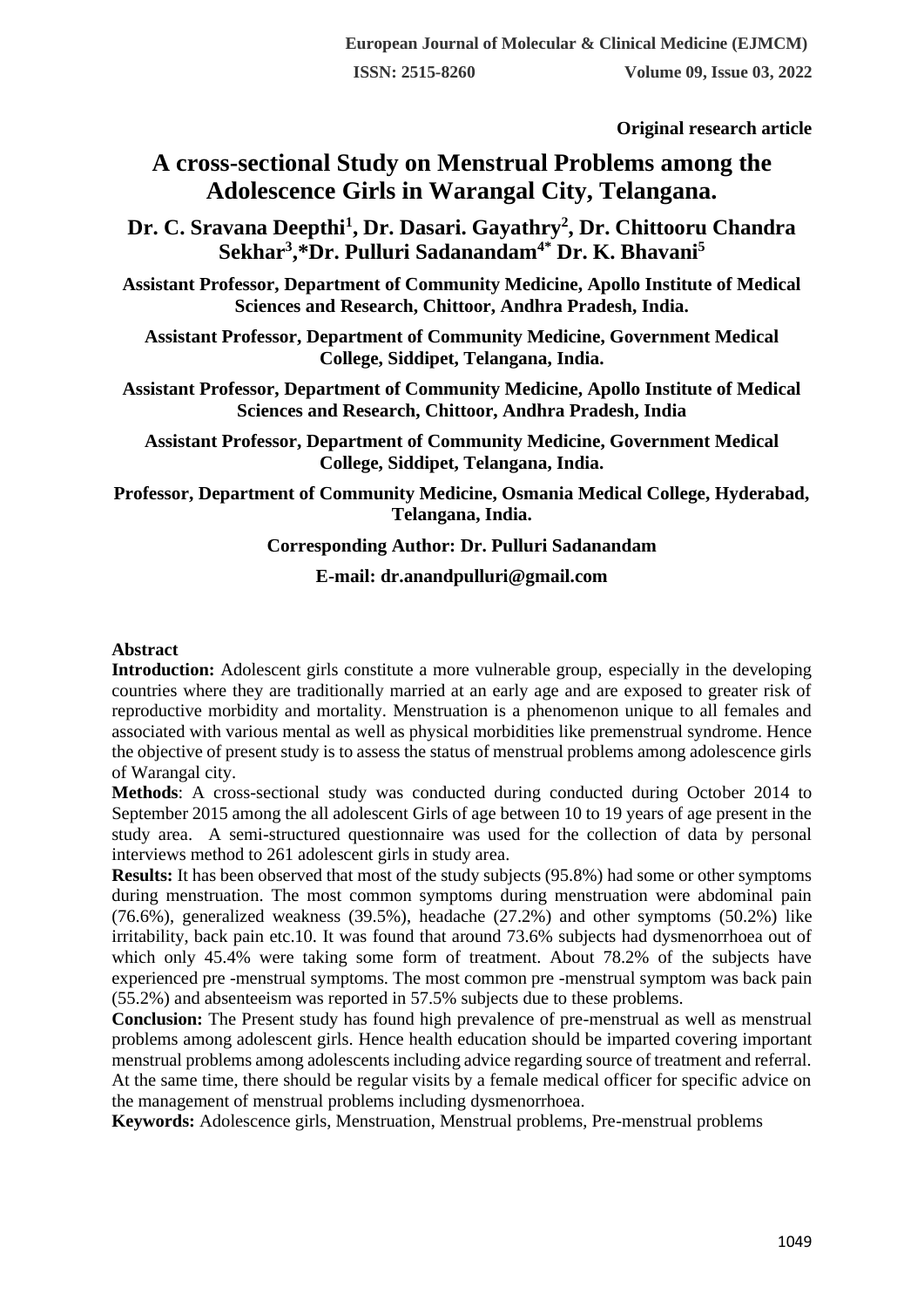## **Introduction**

Adolescent is a critical period where females are preparing and adjusting themselves to manage their menstrual bleeding in safe and clean way.<sup>1</sup>The adolescent girls constitute a more vulnerable group, especially in the developing countries where they are traditionally married at an early age and are exposed to greater risk of reproductive morbidity and mortality. In general, adolescent girls are the worst sufferers of the ravages of various forms of malnutrition because of their increased nutritional needs.<sup>2</sup> Adolescence among girls has been recognized as a special period in their life that requires specific and special attention. This period is marked with onset of menarche. Menstruation is a phenomenon unique to all females which represents the attainment of reproductive capacity by  $\text{girl.}^3$ 

Adolescence does not have access health services in the same manner as adults. The topic like 'menstruation' will be rarely discussed by the adolescent girls with their family due to embarrassment, shy, fear of disease and ignorance about the available services. Menstruation process is associated with various mental as well as physical morbidities like premenstrual syndrome. Menstruation can also predispose women to life threatening RTI (Reproductive Tract Infection) if hygiene is not maintained throughout menstruation. After menarche, the main problems faced by these adolescents are irregular menstruation, excessive bleeding and dysmenorrhea. Of these, dysmenorrhoea is one of the most common problems experienced by most of the adolescents. Though the correct incidence and prevalence rate of dysmenorrhoea is not clearly known, various studies in India showed that the prevalence rate around 33% to 79.67%<sup>4</sup> due to dysmenorrheal disruption of social life and the qualities of life such as sickness absenteeism (28-48%), loss of physical activity, academic dissatisfaction, personal relationships, confidence and concentration are seen.<sup>5</sup> A considerable portion of adolescents are undergoing some kind of cognitive and behavioural problems related to their menstruation called Pre-menstrual Syndrome (PMS), like breast tenderness, headache, mood swings, changes in bowel habits, irritability, aggressiveness, depression, anxiety etc.<sup>6</sup>

Menstruation integrates countless myths and mysteries with restriction to social and cultural practices. Various studies have shown that these deep rooted traditions and misbelieves creates a negative implication an adolescent's health particularly their menstrual hygiene. The adolescent may have poor understanding at what constitutes a normal menstruation; some may perceive normal menstruation as scanty menses while others with excessive menstrual flow may view it as normal which will result in anaemia eventually. Adolescent anemia is a long standing public health problem in India and is seen in more than 5 crore adolescents (15- 19years). In girls, deficiency of iron is further aggravated with higher demands with the onset of menstruation and also due to the problem of adolescent pregnancy and conception.<sup>5</sup>

Prolonged menstrual bleeding can result in poor menstrual hygiene and many young girls may not be able to attend the classes because of pain during menstruation.<sup>7</sup> Many may not be able to afford costly sanitary pads to take care of the 4 extra days. They may resort to use of toilet paper, cotton and old clothes or rugs resulting in poor menstrual hygiene and increased risk of infection.<sup>8</sup>Girls who engage in strenuous physical activity are often amenorrhoeic and have recently been reported to be at a reduced risk of breast cancer.<sup>9</sup> Recreation physical activity has been recommended as a method of reducing Pre-menstrual Syndrome occurrence and severity. Previous studies have indicated that 75% of women of reproductive age group suffer from menstrual problems like irregular cycles, premenstrual symptoms and dysmenorrhea.<sup>10</sup> The prevalence of menstrual disorders has been recorded as high as 87 % in India.<sup>11</sup> According to WHO, the main health problems in adolescents are due to lack of education and information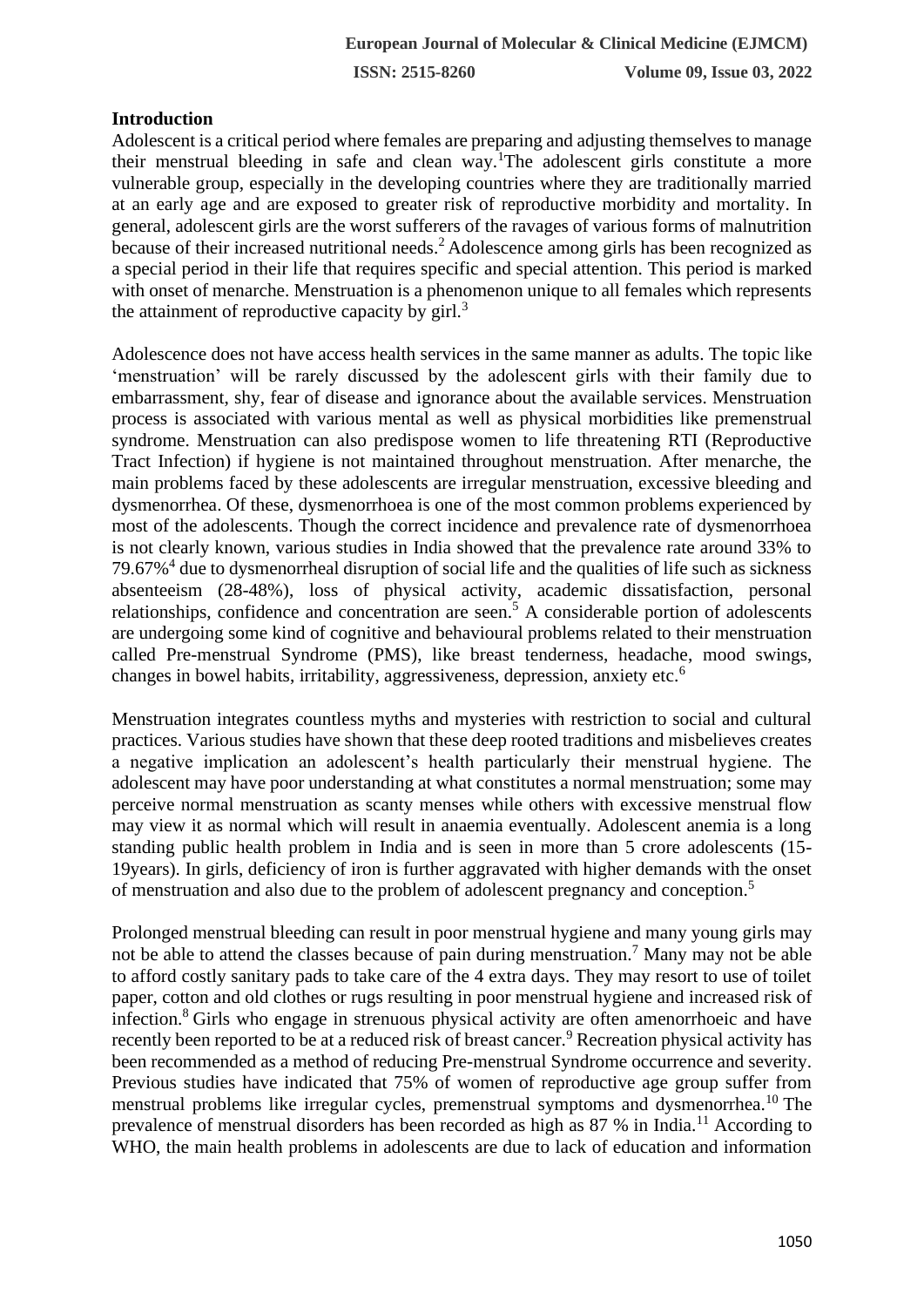on diet, exercise, healthy practices, stress and poor physical surroundings, sexuality and sexual activity.

Menstrual or reproductive tract problems neglected (untreated) in the adolescent period will have effect in the adulthood leading to infertility. Menstrual health problems are more common in (late) adolescent period but they are the most neglected group in the society as this age is considered to be the active and healthy. Adolescent group have lack of knowledge of menstrual problems whether normal or abnormal and where to go and whom to consult. In the light of the above observations, this present study is planned to be conducted among adolescent girls in Urban Warangal, as there are a few studies in this region regarding menstrual health problems and menstrual hygiene among adolescent girls. This study is expected to provide valuable information about the status of menstrual problems among the adolescent girls.

#### **Methods**

A cross-sectional analytical study was conducted during October 2014 to September 2015 among the all adolescent Girls of age between 10 to 19 years of age present in the study area, who had menarche for at least one year back were recruited for the study residing in the Warangal city. The sample size for this cross-sectional study was calculated to be 267 by using the formula 4pq /L2, considering the prevalence of assumed prevalence of a minimum of 60% problems during menstruation including dysmenorrhoea among adolescent girls as revealed in studies in Kadapa, Andhra Pradesh ( $65\%$ )<sup>12</sup> and Maharashtra ( $67.2\%$ )<sup>13</sup>, with allowable error (L) of 10%. The number of adolescent girls who attained menarche at least for 1 year and given consent to participate in the study, present in the study area was 261 was included in the study. The study protocol was approved by the Institutional Ethical Committee of Kakatiya Medical College, Warangal. The details of study were informed in detail and oral informed consent was obtained from all the parents of adolescent girls participating in the study.

The investigator had approached the Anganwadi centres present in the areas of Rangampet, Peddammagadda and Thummalakunta and collected the list of 30. Adolescent Girls present in the area from the list of Kishori Shakti Yogana. Accordingly, the number was 340. A pilot study was done initially, necessary corrections were made and the questionnaire was modified. A questionnaire specifically developed for the study purposes was employed for assessing the menstrual problems, treatment and pre-menstrual problems among the adolescent girls. The nature, purpose and objective of the study were explained beforehand to get maximum cooperation and informed consent was taken. The doubts of the participants regarding menstrual, reproductive and sexual health were clarified. Advice regarding necessary investigations and referral for treatment was given to those who required it. The data obtained through questionnaire was consolidated, analyzed and interpreted as per the requirement of objectives, using specific statistical tools like, percentage, mean, chi square analysis etc. The p – value of less than 0.05 was considered as statistically significant. MS excel and SPSS 16 version software was used for data analysis.

### **Results**

In the present study, the table 1 shows the base-characteristics of the respondents. Majority 135(51.8%) out of 261 belongs to 14- 16 age group, 24.1% belongs to 11-13 years age group. The mean age of the study participants was 14.97 years. Majority 214(82%) of the study participants were Hindus. Followed by Muslims (11.5%) and Christians (6.5%).It was found that majority of the study participants belonged to nuclear families (85.4%) followed by joint and extended families (7.3%) equally. In the study, 73.2% of the study population resided in Pucca houses, followed by semi-Pucca (23.4%).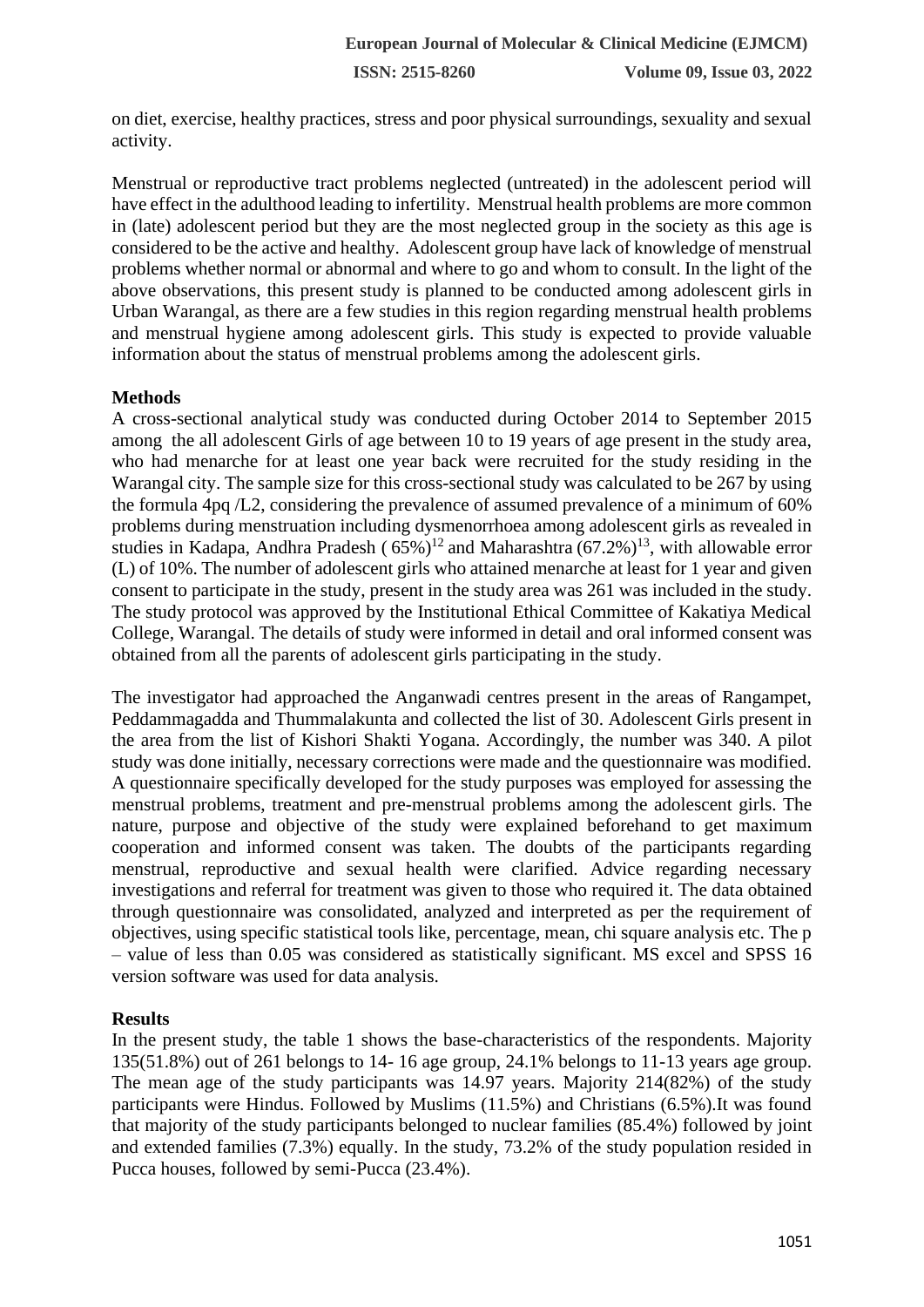| <b>Variables</b> |            | <b>Number</b> | Percentage |
|------------------|------------|---------------|------------|
|                  | $11 - 13$  | 63            | 24.1%      |
| Age              | $14 - 16$  | 135           | 51.8%      |
|                  | $17-19$    | 63            | 24.1%      |
|                  | Hindu      | 214           | 82%        |
| Religion         | Muslim     | 30            | 11.5%      |
|                  | Christian  | 17            | 6.5%       |
| Type of family   | Nuclear    | 223           | 85.4%      |
|                  | Joint      | 19            | 7.3%       |
|                  | Extended   | 19            | 7.3%       |
|                  | Pucca      | 191           | 73.2%      |
| Type of housing  | Katcha     | 9             | 3.4%       |
|                  | Semi-Pucca | 61            | 23.4%      |
| Total            |            | 261           | 100%       |

|  |  |  | Table 1: Base line characteristics of respondents |  |  |  |
|--|--|--|---------------------------------------------------|--|--|--|
|--|--|--|---------------------------------------------------|--|--|--|

The table 2 shows distribution of respondents in relation to diet and physical activity. It was found that most of the respondents (78.9%) were having mixed diet (both vegetarian &nonvegetarian), while 21.1% of the subjects were vegetarians. 49.8% of the subjects were doing physical activity out of which walking was the commonest form followed by sports & games (32.3%), yoga was done only by 9.2% of the girls. Further, it was found that majority of the subjects were doing physical activity for half an hour to one hour (84.7%)

| <b>Variables</b>              |                        | ີ<br><b>Number</b> | Percentage |  |
|-------------------------------|------------------------|--------------------|------------|--|
| Diet                          | Mixed                  | 206                | 78.9%      |  |
|                               | Vegetarian             | 55                 | 21.1%      |  |
| Physical activity             | Yes                    | 130                | 49.8%      |  |
|                               | N <sub>o</sub>         | 131                | 50.2%      |  |
| Total                         |                        | 261                | 100%       |  |
| Type of physical activity     | Walking                | 118                | 90.7%      |  |
| $(n=130)$                     | Sports $&$ games       | 42                 | 32.3%      |  |
| (multiple responses)          | Yoga                   | 12                 | 9.2%       |  |
| Duration of physical activity | Less than half an hour | 14                 | 10.7%      |  |
| $(n = 130)$                   | Half to one hour       | 110                | 84.7%      |  |
|                               | More than one hour     | 6                  | 4.6%       |  |

**Table 2: Distribution of Diet and physical activity among respondents**

Table 3 represents distribution of respondents in relation to menstrual and pre-menstrual symptoms. Most of the study subjects (95.8%) had some or other symptoms during menstruation. The most common symptoms during menstruation were abdominal pain (73.6%), generalized weakness (39.5%), headache (27.2%) and other symptoms (20.3%) like irritability, back pain etc. In the present study, 78.2% of the subjects have experienced pre menstrual symptoms. The most common pre -menstrual symptom was back pain (55.2%) followed by muscular tension/ fatigue (24.1%) and change of appetite (13.8%).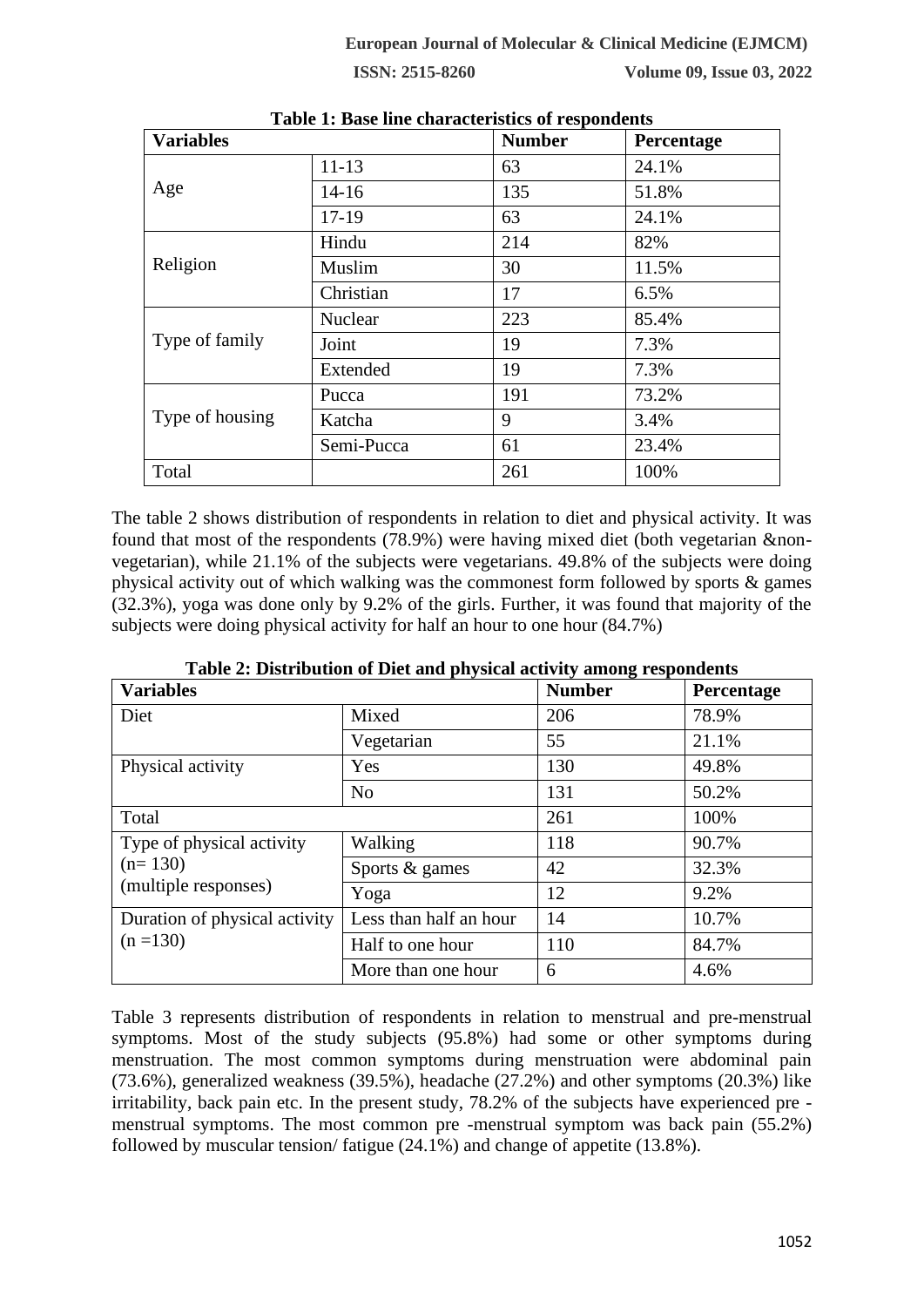| <b>Variables</b>                        |                                 | <b>Number</b> | Percentage |
|-----------------------------------------|---------------------------------|---------------|------------|
| Menstrual symptoms                      | Yes                             | 250           | 95.8%      |
|                                         | N <sub>o</sub>                  | 11            | 4.2%       |
| Total                                   |                                 | 261           | 100%       |
|                                         | Abdominal pain                  | 192           | 73.6%      |
|                                         | Giddiness                       | 24            | 9.2%       |
|                                         | Nausea &vomiting                | 21            | 8.0%       |
| Symptoms<br>(Multiple responses)        | Generalized weakness            | 103           | 39.5%      |
|                                         | White discharge                 | 31            | 11.9%      |
|                                         | Fever                           | 38            | 14.6%      |
|                                         | Headache                        | 71            | 27.2%      |
|                                         | Others                          | 53            | 20.3%      |
|                                         | Yes                             | 204           | 78.2%      |
| Pre-menstrual symptoms                  | N <sub>o</sub>                  | 57            | 21.8%      |
| Total                                   |                                 | 261           | 100%       |
|                                         | Backache/ Joint pain            | 144           | 55.2%      |
| <b>Symptoms</b><br>(Multiple responses) | tension/<br>Muscular<br>Fatigue | 63            | 24.1%      |
|                                         | <b>Breast heaviness</b>         | 6             | 2.3%       |
|                                         | Change of appetite              | 36            | 13.8%      |
|                                         | Poor concentration              | 47            | 18%        |

**Table 3: Distribution of respondents in relation to menstrual & pre- menstrual symptoms**

Table 4 depicts the distribution of dysmemmorhoea and treatment taken. It was found that around 73.6% subjects had dysmenorrhoea. The most common form of treatment was found to be home remedies (36.4%). About 38.6% of the subjects were not using any kind of treatment for dysmenorrhea

|  |  | Table 4: Distribution of Dysmenorrhea and treatment given |  |
|--|--|-----------------------------------------------------------|--|
|--|--|-----------------------------------------------------------|--|

| <b>Variables</b> |                | <b>Number</b> | Percentage |  |
|------------------|----------------|---------------|------------|--|
| Dysmenorrhea     | Yes            | 192           | 73.6%      |  |
|                  | N <sub>o</sub> | 69            | 26.4%      |  |
| Total            |                | 261           | 100%       |  |
| Treatment taken  | Medication     | 48            | 25%        |  |
| $(n=192)$        | Home remedies  | 70            | 36.4%      |  |
|                  | <b>Nil</b>     | 74            | 38.6%      |  |

It was found from the table 5, in majority of respondents (89.3%) absenteeism was found to be for one day only. The most common reason for absenteeism was found to be lower abdominal pain (87.3%).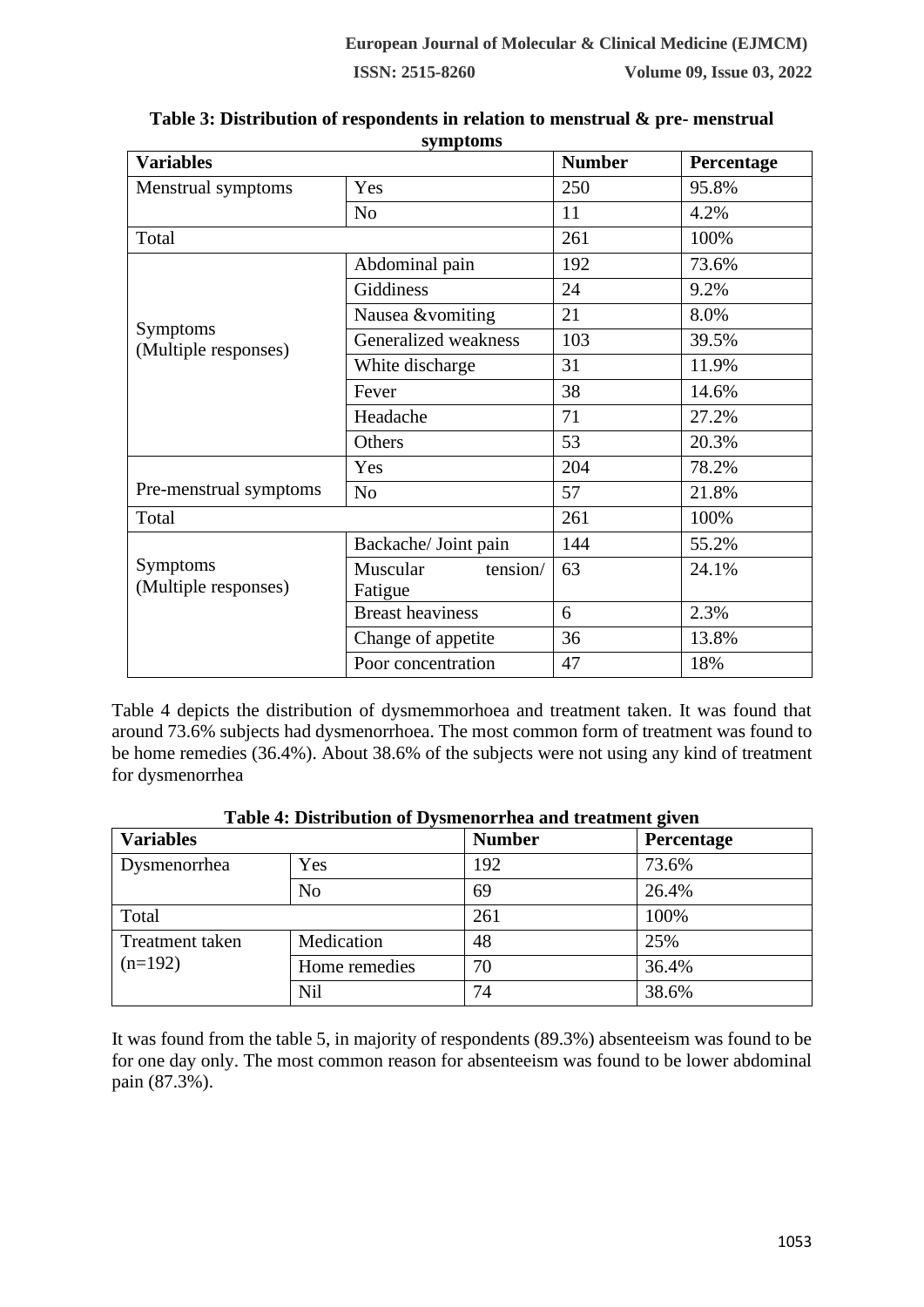| <b>Variables</b>        | Tropometrioni unu recupend for tropometrioni unioni respondence | <b>Number</b> | Percentage |
|-------------------------|-----------------------------------------------------------------|---------------|------------|
| Absenteeism             | Yes                                                             | 150           | 57.5%      |
|                         | N <sub>o</sub>                                                  | 111           | 42.5%      |
| Total                   |                                                                 | 261           | 100%       |
| of<br>No.<br>of<br>days | 1 day                                                           | 134           | 89.3%      |
| Absenteeism             | 14                                                              | 9.4%          |            |
|                         | $>$ 4 days                                                      | 2             | 1.3%       |
|                         | Lower abdominal pain                                            | 131           | 87.3%      |
| Reasons for Absenteeism | Irregular cycles                                                | 6             | 4%         |
|                         | Restriction<br>imposed<br>by                                    | 9             | 6%         |
|                         | elders                                                          |               |            |
|                         | Fear of leaking                                                 | 4             | 2.7%       |

**Table 5: Absenteeism and Reasons for Absenteeism among respondents**

Table 6 reveals the interval of cycles with age of respondents. Among the age group  $11 - 13$ yrs, 19% of the subjects were having Polymennorrheoa and 15.9% were having Oilgomenorrhea. In the age group of  $17 - 19$  yrs,  $4.8\%$  were having Polymennorrheoa and 30.2% were having Oilgomenorrhea and the difference was found to be statistically significant.

| Age             | of   Interval of cycles               |               |               |                          |               |
|-----------------|---------------------------------------|---------------|---------------|--------------------------|---------------|
| <b>Subjects</b> | $<$ 21 days $(\% )$                   | $21 - 28$     | 29-35         | $> 35 \text{ days } (%)$ | Total $(\% )$ |
| in years        | (Polymenorrhea)                       | days $(\% )$  | days $(\%)$   | (Oligomenorrhoea)        |               |
|                 |                                       | <b>Normal</b> | <b>Normal</b> |                          |               |
| $11 - 13$       | 12(19%)                               | $9(14.3\%)$   | $32(50.8\%)$  | $10(15.9\%)$             | 63 (100%)     |
| $14 - 16$       | $8(5.9\%)$                            | $14(10.4\%)$  | 88(65.2%)     | 25(18.5%)                | 135(100%)     |
| $17-19$         | $3(4.8\%)$                            | $5(7.9\%)$    | $36(57.1\%)$  | $19(30.2\%)$             | 63(100%)      |
| $\mathbf{r}$    | $1 \times 10$<br>$0.01 \pm 10 \times$ |               |               |                          |               |

**Table 6: Interval of cycles with age of respondents**

 $X^2 = 16.48$ , p= 0.01, df= 6

Table 7 reflects the significance of association between menstrual and pre-menstrual symptoms and demographic, dietary, personal characteristics of the respondents. The overall prevalence of dysmenorrhoea was 73.6% while, it was almost seen equally in the age groups  $11 - 13$  years (79.4%) and  $14 - 16$  years (79.3%). In the age group of  $17 - 19$  years only 55.6% of the girls had dysmenorrhoea and the difference was found to be statistically significant. Dysmenorrhoea was almost equally seen in girls with age at menarche between 11 - 13 years (71.7%) and 14 – 16 years (79.3%).Dysmenorrhoea was almost seen equally in all the girls who had family history of dysmenorrhoea (77.1%), who did not have (71.2%) and who didn't know (73.6%) the history of dysmenorrhoea in their families. Dysmenorrhoea was seen almost the same in both the girls in whom absenteeism was present (75.8%) and not present (70.4%). In the girls with absenteeism for 1 day, 78.4% had dysmenorrhoea and in the girls with absenteeism for 2 - 4 days, 63.2% had dysmenorrhoea. Among the study subjects, dysmenorrhoea is seen in 86.7% of the girls who used new cloth, 79.3% of who used old washed cloth and 72.1% of the girls who used sanitary napkin and the difference was found to be statistically significant. The proportion of subjects with pre -menstrual symptoms was found to be common in 11-13 years age group (84.1%) and 14-16 years age group (81.5%) compared to 17-19 years age and the difference was statistically significant. The proportion of premenstrual problems were more in girls with absenteeism (85%) than with the girls without absenteeism (68.5%) and the difference was statistically significant. The proportion of subjects with pre -menstrual symptoms was found to be more common with mixed diet (81.6%) than with vegetarian diet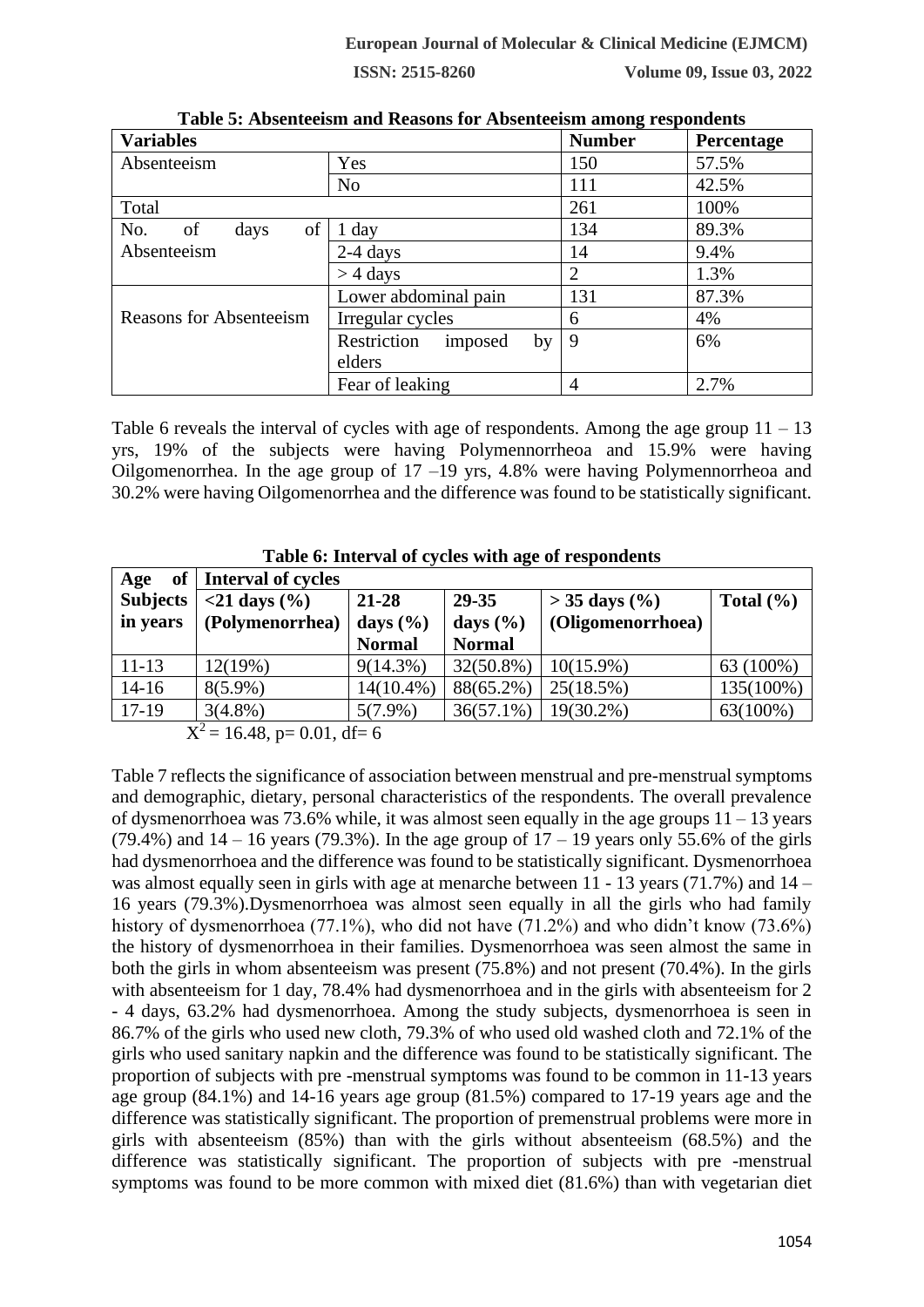$(65.5%)$  and the difference was found to be statistically significant  $(P=0.0010; S)$ . The proportion of pre -menstrual symptoms was more in girls without physical activity (87.0%) than in girls with physical activity (69.2%) and the difference was found to be statistically significant.

| <b>Menstrual symptoms (Dysmenorrhea)</b> |                        |                |               |              |                            |  |  |
|------------------------------------------|------------------------|----------------|---------------|--------------|----------------------------|--|--|
| <b>Variables</b>                         |                        | <b>Present</b> | <b>Absent</b> | <b>Total</b> | Chi-square                 |  |  |
| Age                                      | $11-13$ years          | 50 (79.4%)     | 13(20.6%)     | 63(100%)     | $X^2 = 13.84$              |  |  |
|                                          | 14-16 years            | 107            | 28            | 135(100%)    | $(P=0.001, df=2)$          |  |  |
|                                          |                        | $(79.3\%)$     | (20.7%)       |              |                            |  |  |
|                                          | 17-19 years            | 35 (55.6%)     | 28            | 63(100%)     |                            |  |  |
|                                          |                        |                | $(44.4\%)$    |              |                            |  |  |
| Family history                           | Present                | 74 (77.1%)     | 22(22.9%)     | 96(100%)     | $X^2 = 0.988$              |  |  |
| of                                       | Absent                 | 79(71.2%)      | 32(28.8%)     | $111(100\%)$ | $(P= 0.610, df=2)$         |  |  |
| dysmenorrhea                             | Don't know             | 39 (73.6%)     | 15(27.8%)     | 54(100%)     |                            |  |  |
| Absenteeism                              | Yes                    | 116(75.8%)     | 37(24.2%)     | 153(100%)    | $X^2 = 0.996$              |  |  |
|                                          | N <sub>o</sub>         | 76(70.4%)      | 32(29.6%)     | 108(100%)    | $(P= 0.32, df=1)$          |  |  |
|                                          | 1 day                  | 105(78.4%)     | 29            | 134(100%)    | $X^2 = 1.102$              |  |  |
| of<br>Days                               |                        |                | (21.6%)       |              | $(P= 0.29, df=1)$          |  |  |
| Absenteeism                              | $2-4$ days             | $12(63.2\%)$   | $7(36.8\%)$   | 19(100%)     | $(2-4 \text{ days } \&>4)$ |  |  |
|                                          |                        |                |               |              | days<br>are                |  |  |
|                                          | $>$ 4 days             | $3(100\%)$     | $0(0\%)$      | $3(100\%)$   | combined)                  |  |  |
|                                          | <b>Sanitary Napkin</b> | 137(72.1%)     | 53            | 190(100%)    |                            |  |  |
|                                          |                        |                | $(27.9\%)$    |              | $X^2 = 14.756$             |  |  |
| Type<br>of                               | New cloth              | 39(86.7%)      | $6(13.3\%)$   | 45(100%)     | $(P=0.002, df=3)$          |  |  |
| Absorbent                                | Old Washed cloth       | 23(79.3%)      | 6(20.7%)      | 29 (100%)    |                            |  |  |
|                                          | Sanitary napkin +      | 6(37.5%)       | 10            | $16(100\%)$  |                            |  |  |
|                                          | New cloth              |                | $(62.5\%)$    |              |                            |  |  |
| Total                                    |                        | 192(73.6%)     | $69(26.4\%)$  | 261(100%)    |                            |  |  |
| <b>Pre-menstrual symptoms</b>            |                        |                |               |              |                            |  |  |
|                                          | $11-13$ years          | 53 (84.1%)     | 10            | 63 (100%)    | $X^2 = 8.502$              |  |  |
| Age in years                             |                        |                | $(15.9\%)$    |              | $(P=0.014, df=2)$          |  |  |
|                                          | 14-16 years            | 110            | 25            | 135(100%)    |                            |  |  |
|                                          |                        | $(81.5\%)$     | $(18.5\%)$    |              |                            |  |  |
|                                          | $17-19$ years          | 41 $(65.1\%)$  | 22(34.9%)     | 63(100%)     |                            |  |  |
| Absenteeism                              | Present                | 130 (85%)      | 23(15%)       | 153(100%)    | $X^2 = 3.667$              |  |  |
|                                          | Absent                 | 74 (68.5%)     | 34            | 108(100%)    | $(P=0.002, df=1)$          |  |  |
|                                          |                        |                | (31.5%)       |              |                            |  |  |
| Diet                                     | Mixed                  | 168(81.6%)     | 18(18.4%)     | 206(100%)    | $X^2 = 6.591$              |  |  |
|                                          | Vegetarian             | 36(65.5%)      | 19(34.5%)     | 55(100%)     | $(P=0.010, df=1)$          |  |  |
| Physical                                 | Present                | 90 (69.2%)     | 40(30.8%)     | 130(100%)    | $X^2 = 12.101$             |  |  |
| activity                                 | Absent                 | 114(87.0%)     | $17(13.0\%)$  | 131(100%)    | $(P< 0.001, df=1)$         |  |  |
| Total                                    |                        | 204(78.2%)     | 57(21.8%)     | 261(100%)    |                            |  |  |

# **Table 7: Association of Menstrual symptoms (dysmenorrhea) & pre-menstrual symptoms with demographic, dietary and personal characteristics of respondents**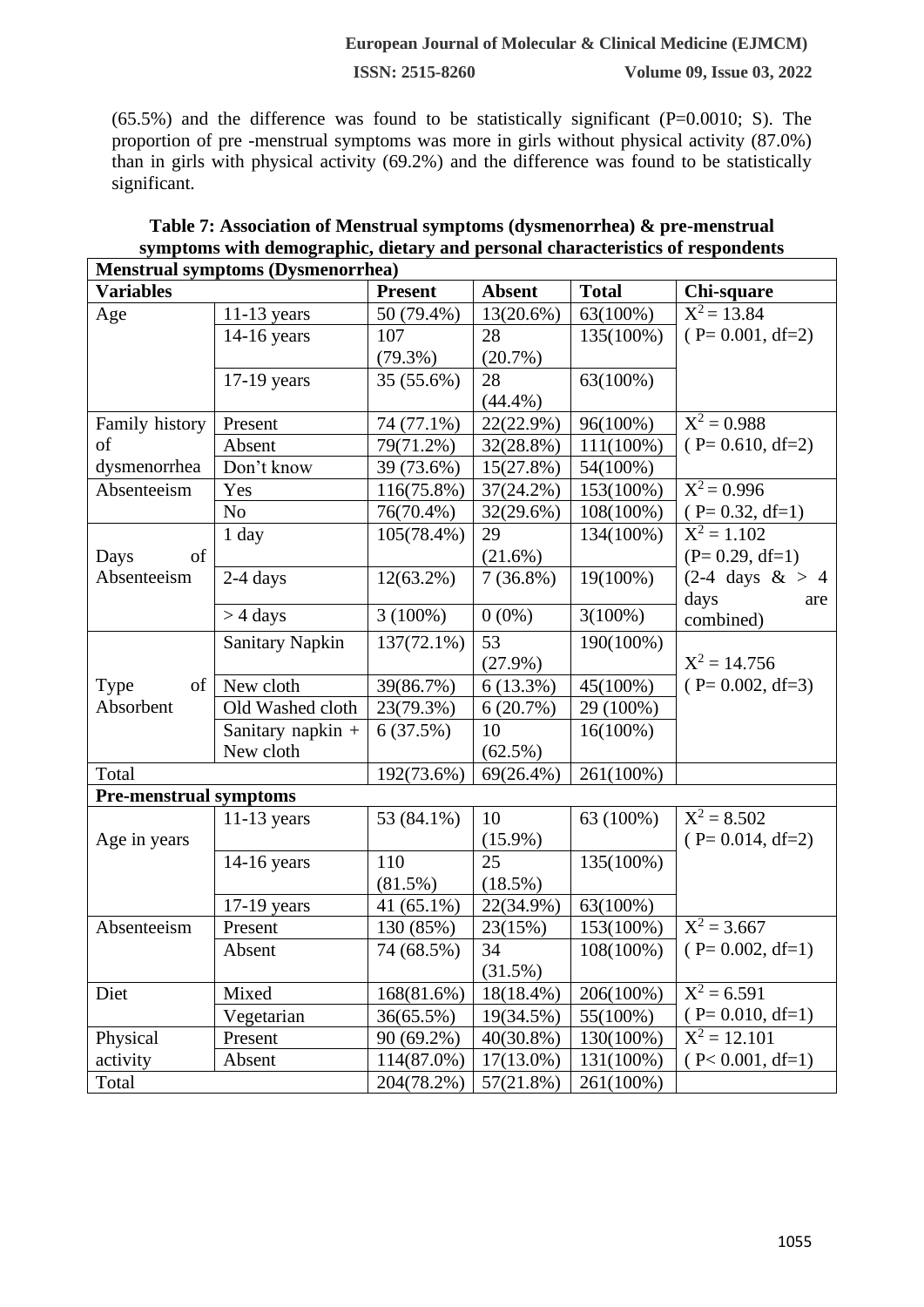#### **Discussion**

In the present study, majority of the subjects were aged 15 years (25.7%) followed by 14 years  $(16.5\%)$ . 51.8% girls belonged to the age group  $14 - 16$  years. It was found that 82% were Hindu by religion and 11% were Muslims. A multi centric study by Dinesh P, Shantha GK in India reported that 68% of the adolescent girls were in the age group of 15-19 years, followed by girls' aged 10-14 years  $(32\%)$ .<sup>14</sup> Similarly, a study by Sheetu MK et al on 268 unmarried adolescent girls who had attained menarche, in the age group of 10 to 19 years residing in an urban slum area of Government medical college, Miraj found that majority (67.2%) of them were in the age group of 15 to 19 years followed by 10 to 14  $(32.8%)$  years.<sup>13</sup> In a study by Khanna A on 199 adolescent girls in a rural area of Karnataka, majority of the respondents were in the age group 17 to 19 years of age.94% of the girls interviewed were Hindus and 6% were Muslims.<sup>15</sup> A study by Rani PS from Tirupati reported that 84% are Hindus, 14.5% are Muslims and 11.5% were Christians by religion.<sup>16</sup> In the present study, majority of the subjects belonged to nuclear families (85.5%). Almost similar results were found in, two studies by Rani PS and Sushmita KM et al and done among adolescent girls in Nellore city and in Tirupati Andhra Pradesh; it was observed that 65.5% and 78.97% belonged to nuclear families respectively.<sup>16, 17</sup> In the present study, most the study participants  $(73.2%)$  resided in pucca houses. 23.4% resided in semi-pucca houses. Only a few (3.4%) resided in Katcha houses It was found that the subjects were taking mixed diet in their food habits (78.9%) in majority of cases. In the present study, it was found that around 49.8% subjects were doing physical exercise out of which walking was the commonest form followed by sports & games (32.3%), yoga was done only by 9.2% of the girls. Further, it was found that majority of the subjects were doing physical activity for half an hour to one hour (84.7%).

In the present study, the most common symptoms during menstruation among the subjects were found to be abdominal pain (73.6%) followed by generalized weakness (39.5%) , headache (27.2%), giddiness (9.2%), nausea and vomiting (8.0%) and other symptoms (irritability, back pain, heaviness in breasts etc.) in 50.2%. A study by Agarwal AK, Agarwal K Gwalior study reported that the symptoms experienced on the day of start of menstruation were lethargy and tiredness (57.4%), nervousness and depression (48% each), inability to concentrate on work (44.4%), feeling of heaviness in lower abdomen (37.1%), loss of appetite (35.8%), irritability (32.9%), anorexia (2.4%), headache (28.1%) and sleeplessness (26.2%).<sup>18</sup> A study by Kumbhar SK et al in Kadapa district reported that dysmenorrheic girls were experiencing disgust (81.5%), irritability (70.8%), emotional instability (44,5%), loss of interest in regular work (61.3%), disturbed sleep (55.5%) and reduced appetite (52.1%) during menstrual period, these experiences are significantly less in non dysmenorrheic girls. Dysmenorrhoea is associated with symptoms such as headache, vomiting and diarrhea (18.5%, 12.6% and 8.4%) respectively.<sup>12</sup>

In relation to pre-menstrual symptoms in the present study, those were seen in 78.2% of the respondents. The commonest premenstrual symptoms in the respondents were found to be back pain/joint pain (55.2%), followed by muscular tension/fatigue (24.1%), poor concentration (18%) change of appetite (13.8%) and breast heaviness (2.3%).Similarly, in a study by Reddy PJ from Tirupati, 86.2 % of study subjects reported problems before menstruation like calf muscle pain (29%).<sup>19</sup> A study by Patil SN et al in Ratnagiri district reported that more than half of the study subjects had one or the other symptoms of premenstrual syndrome (PMS), namely; irregular menses (16.9%), irritation (21.7%), abdominal bloating (20.3%), malaise (9.5%), headache (142%), chest pain (82%), constipation (11.3%), tightness in chest (10.6%). and white discharge  $(38.3 \%)$ .<sup>20</sup> In a study by Agarwal AK, Agarwal K in Gwalior reported that subjects experienced before menstruation lethargy and tiredness (33.2%), irritability (30.9%),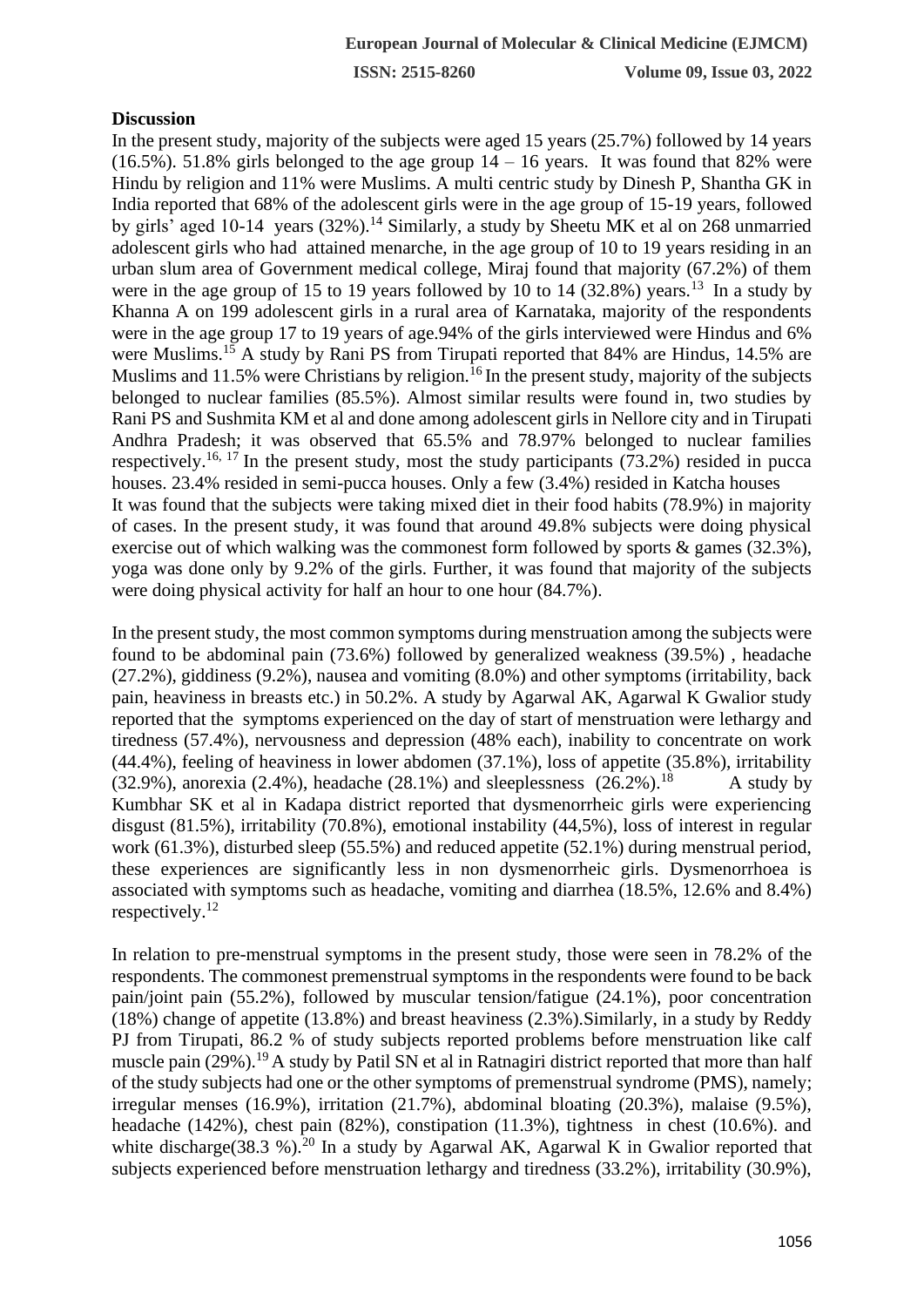inability to concentrate on work 29.5%, feeling of heaviness in 19.8%, lower abdomen 26.5%, nervousness 22.9%, depression 21.7%, anorexia 19.8%, loss of appetite 18.8%, sleeplessness 18.2%, and headache 17.2%.<sup>18</sup> In another study by Brahmbhatt S et al it was found that all the participants suffered with PMS, among them 42% were found to be suffering regularly and 58% occasionally, The most common symptoms they suffered with were backache68%), leg cramps (64%), fatigue (62%), breast tenderness (62%), anger (62%), anxiety (58%) and generalized body aches  $(58\%)$ <sup>21</sup>

A study done by Sheetu MK et al in Miraj, Maharashtra reported that premenstrual syndrome in 51.5% of the subjects, common symptoms were headache (50%), depression (47.8%), tension (36.9%), abdominal cramps (35.5%) irritability (33.3%) and moodiness (30.4%).<sup>13</sup> Studies by Nair P et al in East Delhi<sup>22</sup> and by Khanna A et al in Bijapur reported premenstrual symptoms in two thirds of the respondents,  $67\%$  and  $93.2\%$  study subjects respectively.<sup>15</sup> The variation of premenstrual symptoms may be due to subjective nature or perception of the symptoms.

Regarding dysmenorrhoea and its management among respondents, it was found that around 73.6% subjects had dysmenorrhoea out of which 61.4% were taking some form of treatment. The most common treatment was found to be home remedies (36.4%) followed by medication (25%). Poor health care seeking behavior of adolescents was evident from this study. A study by Kumbhar SK et al in Kadapa district Andhra Pradesh on 14 to 19 years old adolescent girls in urban and rural areas observed that overall 65% were dysmenorrheic, 68.4% and 61.2% in the urban and rural areas respectively and in subjects with family history of dysmenorrhea, 74.1% adolescent girls were dysmenorrheic. 73.1% of rural girls rely on self-help technique only 26.9% of rural girls are using medication.<sup>12</sup> In studies by Anandha Lakshmi SPM from Kancheepuram, Tamil Nadu & a comparative cross sectional study by Avasarala AK, and a community based study by Sharma A et al from Delhi the prevalence of dysmenorrhoea was 51%, 54%, and 61% respectively.<sup>23,24, 25</sup> A study by Sharma A et al from Delhi reported that 33% of the subjects had dysmenorrhea and that 60% of the study subjects opted for allopathic treatment for their menstrual problems.<sup>25</sup> A study by Kavitha VRS in Coimbatore reported that 45.83% of the adolescents had painful menstruation for which only 9.02%, 6.94% are under treatments like allopathy and ayurveda respectively. While the others take rest, eat fenugreek, oil massage or press lower abdomen, take hot bath, sleep, whereas 54.16% of them do not experience the pain.<sup>26</sup>

A study by Sheetu MK et al in Miraj, Maharashtra reported that 67.2% of adolescent girls had dysmenorrhea as the most common symptom and 31.2% had some consultation of which 45.2% consulted doctors and 35.5% consulted their mothers. <sup>13</sup> Similar results were seen in, a study by Christina John in Chengaroor of Pathanamthitta district reported that 70.1% of the study subjects had various menstrual problems of which dysmenorrhoea (88.8%) were the major ones. Only a very few (1.9%) students were using painkillers. Only one student discussed her problem with a doctor. Others were taking painkillers from local pharmacists. All of them discussed their problems with parents.<sup>27</sup> In a study by Cakir M et al Tripura it was found that of the total 200 respondents between the ages 10 to 19 years, 59.5% had dysmenorrhoea, 37% respondents in the study population used herbs/home remedies, while analgesics/non-steroidal anti-inflammatory drugs/ antispasmodics were used by 8%. Only 7% of the respondents consulted a government physician and only 1% of the respondents consulted a private doctor, 4% sought help from traditional healer. Only five (2.5%) respondents with dysmenorrhoea had not taken any medication.<sup>28</sup> In a study done by Patil SN et al in Ratnagiri district, it was found that dysmenorrhoea (44.2%) was the commonest problem faced by adolescent girls.<sup>20</sup>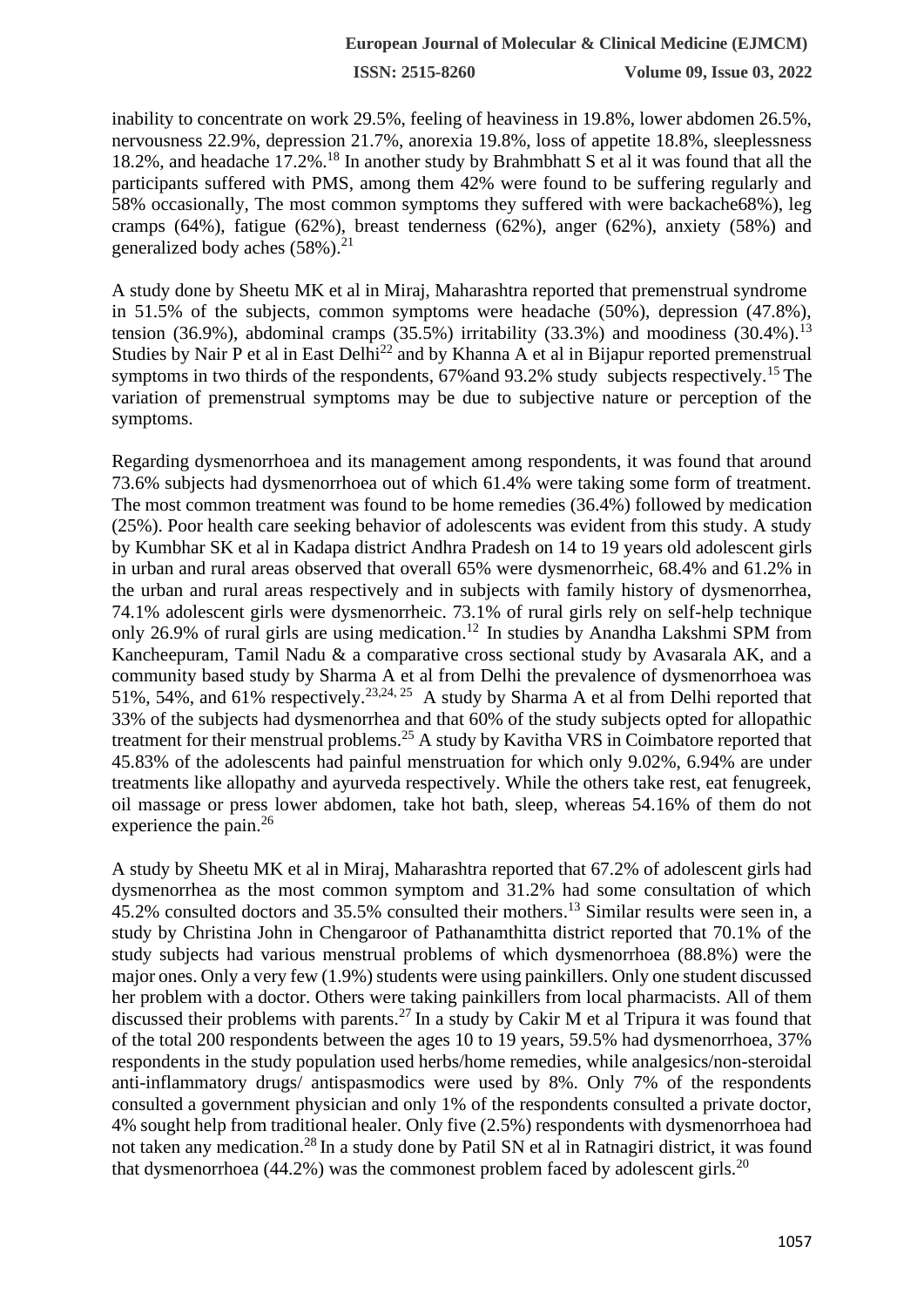Barriers relating to availability, accessibility and acceptability of services influence the health care seeking behavior of adolescents. Treatment seeking behavior will help in planning interventions for this vulnerable group. Emphasis should be given to make them aware about the importance of seeking of health care by breaking the silence.

In the present study, it was found that absenteeism due to any form of menstrual problems before or during menstruation including dysmenorrhoea was reported by 57.5% subjects and in majority of cases, the absenteeism was found to be one day only (89.3%). The most common reason for absenteeism was lower abdominal pain (87.3%) followed by restriction imposed by elders (6%), irregular cycles (4%) and fear of leaking (2.7%). A study conducted by Christia John in Pathanamthitta reported that school absenteeism related to dysmenorrhoea and PMS was found to be for one day in majority of students (62.5%) while 35.4% and 2.1% were absent for 2-3 days and more than 3 days respectively.<sup>27</sup> Similarly, Studies by Kumbhar SK et al in Kadapa district<sup>13</sup> and by Reddy PJ et al in Tirupati reported that  $47.9\%$ , and  $73.7\%$  of the adolescent girls respectively were not in favor of attending the school during menstruation.<sup>19</sup> In context of prevalence of problems during menstruation by age, the study revealed that among the age group  $11 - 13$  yrs, 19% of the subjects were having polymenorrhoea and 5.9% were having oligomenorrhoea. In the age group of  $17 - 19$  yrs, 4.8% were having polymenorrhoea and 30.2% were having oligomenorrhoea and the difference was found to be statistically significant  $(P=0.01)$ . The overall prevalence of dysmenorrhoea was 73.6% while, it was almost seen equally in the age groups  $11 - 13$  years (79.4%) and  $14 - 16$  years (79.3%). In the age group of 17 – 19 years only 55.6% of the girls had dysmenorrhoea and the difference was found to be statistically significant. But, a study by Christina John in Chengaroor of Pathanamthitta reported that the percentage of dysmenorrhoea increases as age advances and it was commonly seen among 14 years age group.**<sup>27</sup>**

It was found in the present study, that dysmenorrhoea was almost equally seen in girls with age at menarche between  $11 - 13$  years (71.7%) and  $14 - 16$  years (79.3%). Dysmenorrhoea was almost seen equally in all the girls who had family history of dysmenorrhoea (77.1%), who did not have (71.2%) and who didn't know (73.6%) the history of dysmenorrhoea in their families. Dysmenorrhoea was seen almost the same in both the girls in whom absenteeism was present (75.8%) and not present (70.4%). In the girls with absenteeism for 1 day, 78.4% had dysmenorrhoea and in the girls with absenteeism for 2 –4 days, 63.2% had dysmenorrhoea. Among the study subjects, dysmenorrhoea is seen in 86.7% of the girls who used new cloth, 79.3% of who used old washed cloth and 72.1% of the girls who used sanitary napkin and the difference was found to be statistically significant. In a study done by Andersch B, Milsom I, in Morocco, menstrual pain was often cited as the single main cause of school absenteeism among adolescent girls.<sup>29</sup> In a study done by M ALSP, Saraswathi I et al, at Kanchipuram showed the prevalence of dysmenorrhoea as 51% and that was strongly associated with school absenteeism.<sup>30</sup>

The present study showed that the proportion of subjects with pre -menstrual symptoms was found to be common in  $11 - 13$  years age group  $(84.1\%)$  and  $14 - 16$  years age group  $(81.5\%)$ compared to  $17 - 19$  years age and the difference was statistically significant. The proportion of premenstrual problems were more in girls with absenteeism (85%) than with the girls without absenteeism (68.5%) and the difference was statistically significant. In a study on 50 young and 50 middle aged women of S.B.K.S Medical Institute and Research Centre by Brahmabatt S et al it was found that irrespective of the age PMS is a common problem faced by women. Acne (54%) and food cravings (38%) were significantly more in young women, while mood swings (48%) were more significant with middle age. Although premenstrual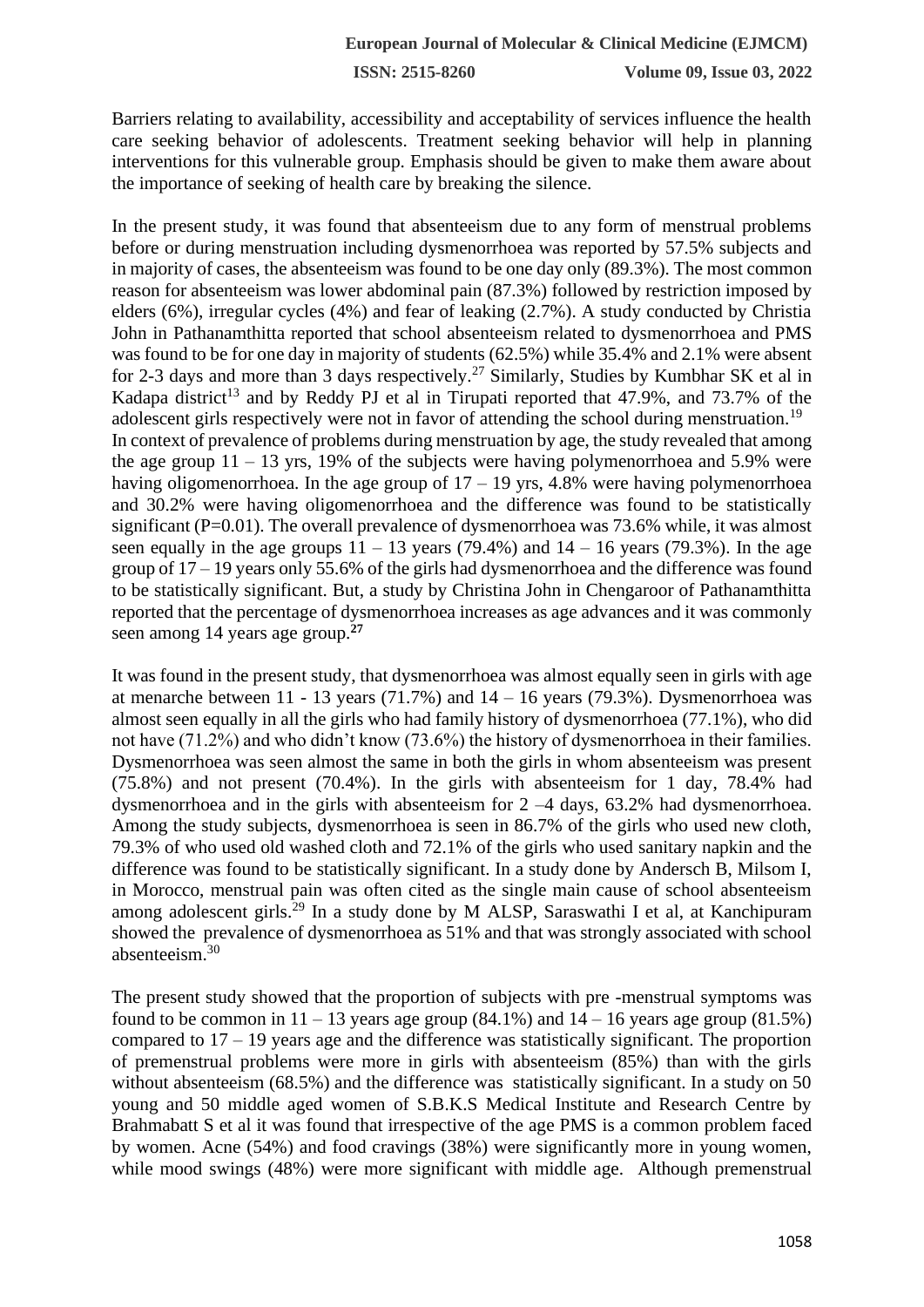symptoms are described in women from menarche to menopause, it is unclear whether symptoms would remain stable or increase in severity with age. The characteristics of menstrual cycle, age, cognitive attributions, sock) economic variables, number of children and life style variables have not been identified as influencing factors for  $PMS<sup>21</sup>$  In a study by Christina John in Chengaroor in Pathanamthitta, out of 338 students who attained menarche, 45.8% had one or more symptoms of PMS. Headache (42.5%) and irritability (40%) was the commonest PMS noticed in this study population. School absenteeism related to dysmenorrhoea and PMS (23%) were reported to miss 2-3 days of class.<sup>27</sup> In the present study, the proportion of subjects with pre-menstrual symptoms was found to be more common with mixed diet (81.6%) than with vegetarian diet (65.5%) and the difference was found to be statistically significant  $(P=0.0010; S)$ . The proportion of pre-menstrual symptoms was more in girls without physical activity (87.0%) than in girls with physical activity (69.2%) and the difference was found to be statistically significant. As per Monika Bansal Review article aerobic exercises, stress management, psychological intervention including cognitive behavioral relaxation therapy, dietary changes like restriction of sodium and caffeine intake maintaining a daily symptom record, complementary approaches like acupuncture were effective in reducing PMS which indicates that PMS is related to food habits, physical activity  $etc.<sup>31</sup>$ 

A study by Rupa Vani K et al in Pondicherry reported that premenstrual symptoms were significantly more common among girls who were overweight, in girls who were eating junk food regularly (60.37%), who are eating less food (dieting - 30%) in order to lose weight. Consumption of junk food results in consuming excess of energy, protein and fat but inadequate micronutrients like iron and beta- carotene.<sup>32</sup> A study by Steege JF, Blumenthal JA on the effect of aerobic exercises on premenstrual symptoms on middle aged women concluded that after 3 months of aerobic exercises improvement in premenstrual symptoms especially premenstrual depression.<sup>33</sup> A randomized trial on the role of exercise in the treatment of menstrual problems, has assessed the effects of two exercise intervention (strength training versus aerobic exercise) found that PMS scores were significantly 1 improved at follow up.<sup>33</sup> A study by Rupa Vani K et al in Pondicherry reported that premenstrual symptoms were significantly high in those girls who were not doing regular physical activity.<sup>32</sup>

#### **Conclusion and Recommendations**

The Present study has found high prevalence of pre-menstrual as well as menstrual problems among adolescents. It was found that around 73.6% subjects had dysmenorrhoea out of which only 45.4% were taking some form of treatment. The most common form of treatment was found to be home remedies (26.8%). In the present study, 78.2% of the subjects have experienced pre- menstrual symptoms. The most common pre- menstrual symptom was back pain (55.2%) and it was found that absenteeism was reported in 57.5% subjects. The overall prevalence of dysmenorrhoea was 73.6% while, it was almost seen equally in the age groups  $11 - 13$  years (79.4%) and  $14 - 16$  years (79.3%). In the age group of  $17 - 19$  years only 55.6% of the girls had dysmenorrhoea and the difference was found to be statistically significant. The proportion of premenstrual problems were more in girls with absenteeism (85%) than with the girls without absenteeism (68.5%) and the difference was statistically significant. The proportion of subjects with pre-menstrual symptoms was found to be more common with mixed diet (81.6%) than with vegetarian diet (65.5%) and the difference was found to be statistically significant ( $P=0.0010$ ; S). The proportion of pre-menstrual symptoms was more in girls with physical activity (83.1%) than in girls without physical activity (73.3%). Hence health education should be imparted covering important menstrual problems among adolescents including advice regarding source of treatment and referral. At the same time, there should be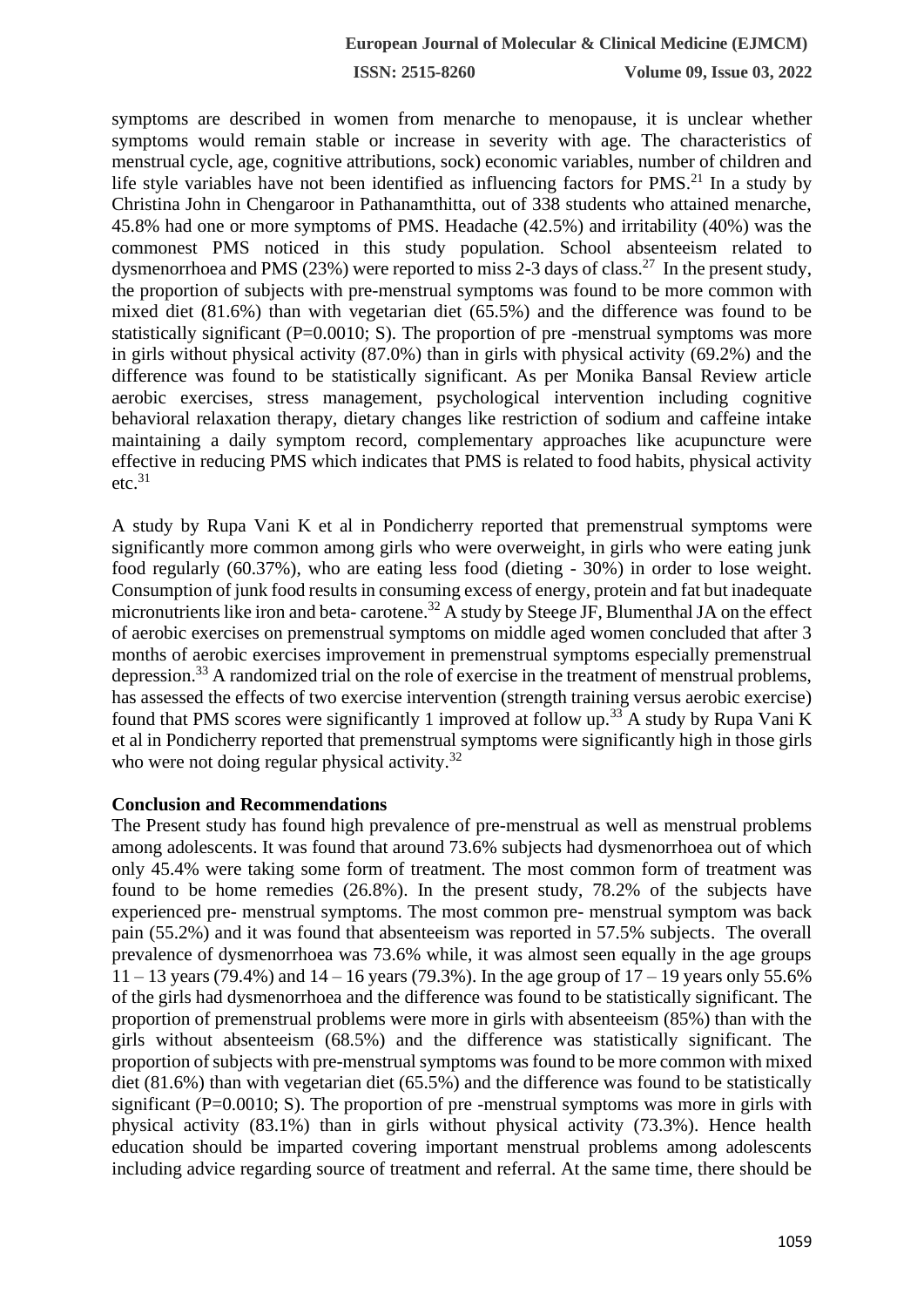regular visits by a female medical officer for specific advice on the management of menstrual problems including dysmenorrhoea. Ongoing services like Adolescent Reproductive and Sexual Health (ARSH) clinics can be strengthened at health centers and counseling procedures at schools, so as to impart knowledge and raise awareness regarding reproductive and sexual health anon PMS can be restructured by education about the nature of the disorder, dietary modifications, performing exercise and reducing stress.

## **References**

- 1. T Ayele E, Berhan Y. Age at menarche among in-school adolescents in Sawla town, South Ethiopia. Ethiop J Health Sci. 2013; 23(3):189–200.)
- 1. 2. Choudhary S, Mishra CP, Shukla KP. Correlates of nutritional status of adolescent girls in the rural areas of Varanasi. The Internet Journal of Nutrition and Wellness (Internet) 2009 (cited 2014 Feb 25); 7(2).
- 2. American College of Obstetrics and Gynecology: premenstrual syndrome. ACOG practice bulletin. Washington DC: 2000:15.
- 3. Sharma P, Malhotra C, Taneja DK SR. Problems related to menstruation amongst adolescent girls. Indian J Pediatr. 2008; Feb; 75 (2):125-9.
- 4. A strategic Approach to Reproductive, Maternal, Newborn Child and Adolescent Health (RMNCH+A) in India. Ministry Of Health & Family Welfare, Government of India; 2013.
- 5. Andrea J. Rapkin SAW. Premenstrual Syndrome and Premenstrual Dysphonic Disorder: Quality of Life. Expert Rev Pharmacoeconomics Outcomes Res [internet]. 2009 [cited 2014 Nov 4]; 9(2):157-70.
- 6. Zukov I, Pta R, Raboch J, Domluvilova D, and Kuzelova H. Premenstrual Dysphoric Disorder - review of actual findings about mental disorders related to menstrual cycle and possibilities of their therapy. 2010; 111(1):12-24
- 7. Chandraratne NK, Gunawardene NS. Premenstrual syndrome: the experience from a sample of Sri Lankan adolescents. J Pediatr Adolesc Gynecol [Internet].2011 Oct [cited 2014 Nov 4]; 24(5):304-10. Available from: http://www.ncbi.nlm.nih.gov/pubmed/21872774
- 8. Bernstin L, Ross R, Lobo R, Hanish R, Krailo M, Henderson B. The efforts of moderate physical activity on menstrual cycle patterns in adolescence: Implications for breast cancer prevention. Br J Cancer [Internet]. 1987 Jun; 55(6):681-5.
- 9. Dawood MY. Primary dysmenorrhea: Advances in Pathogenesis and management. Obstet Gynecol 2006; 108: 428-41.
- 10. Verma PB, Pandya CM, Ramanuj VA, Singh MP. Menstrual pattern of adolescent school girls of Bhavnagar, Gujarat. NJIRM 2011; 2(1):38-40.
- 11. Kumbhar SK, Reddy M, Sujana B, Roja RK, Divya BK, Balkrishna C. Prevalence of dysmenorrhea among adolescent girls (14-19 yrs) of Kadapa District and its impact on quality of life: a cross sectional study. Nati J Community Medicine 2011; 2(3):265-8.
- 12. Sheetu M K, Jailkhani, Naik J D, Thakur M S, Langre S D, Pandey 0. Patterns and problems of menstruation amongst the adolescent girls residing in the urban slum. Sch J App Med Sci 2014; 2(2A):529-34.
- 13. Dinesh P, Shantha GK. Knowledge and practices of adolescent girls regarding reproductive health with special emphasis on hygiene during menstruation. National Institute of Public Cooperation and Child Development. 2006; 172-3.
- 14. Khanna A, Goya! RS, Bhawsar R. Menstrual practices and reproductive problems: a study of adolescent girls in Rajasthan. J Health Manag 2005; 7(1):91-107.
- 15. Rani PS. Knowledge and practices of menstrual hygiene among married adolescents and young women in Chittoor District of Andhra Pradesh, India. IOSR Journal of Nursing and Health Sciences 2014; 3(2):6-15.